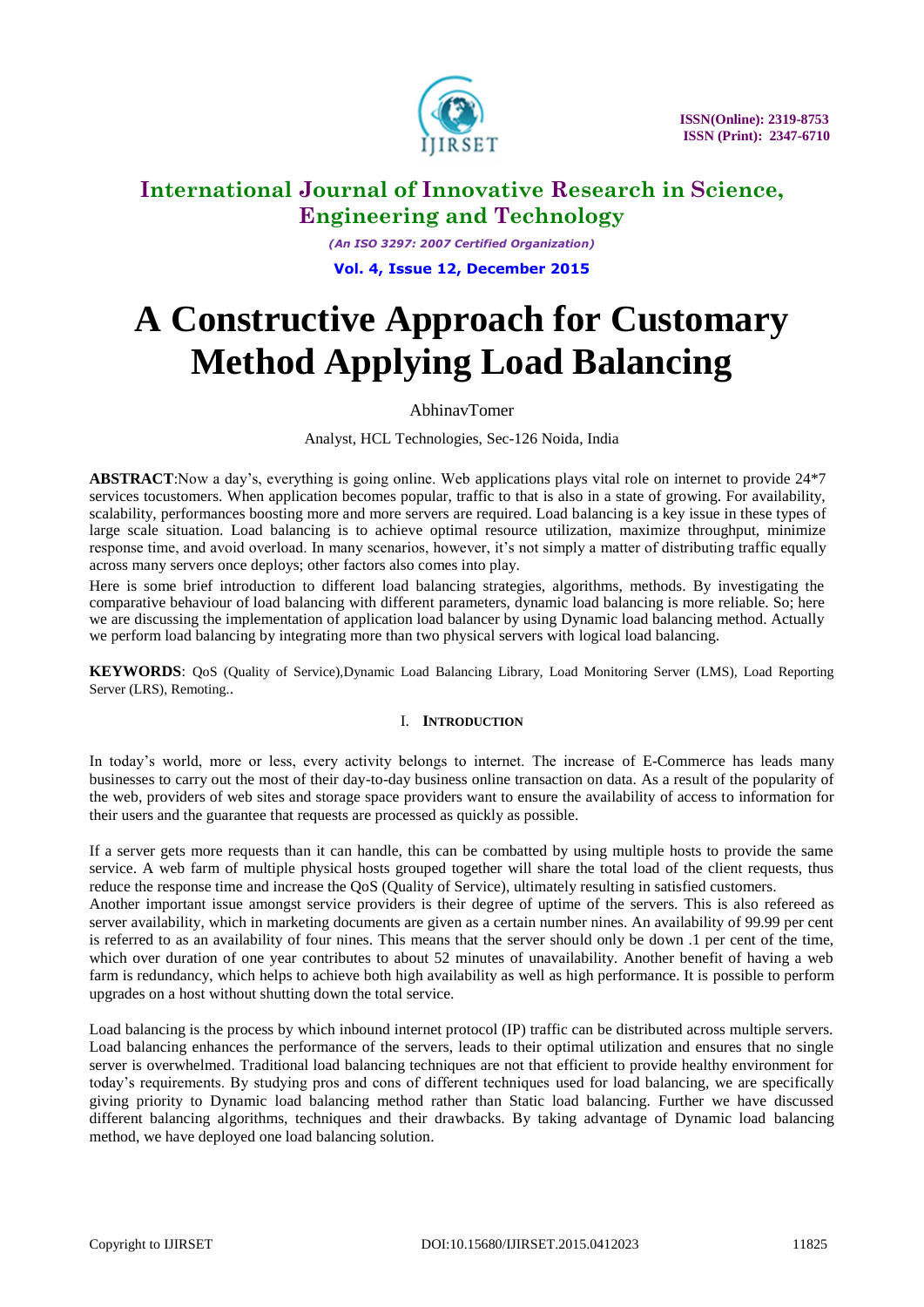

*(An ISO 3297: 2007 Certified Organization)*

#### **Vol. 4, Issue 12, December 2015**

#### II. **BRIEF INTRO. TO LOAD BALANCER**

One author described Load balancing as "In a distributed network of computing hosts, the performance of the system can depend crucially on dividing up work effectively across the participating nodes". Load balancer is usually a software program that is listening on the port where external clients connect to access services. The load balancer forwards requests to one of the "backend" servers, which usually replies to the load balancer which may have security benefits by hiding the structure of the internal network and preventing attacks on the kernel's network stack or unrelated services running on other ports. If you are load balancing across several servers and one of the servers fails, your service will still be available to your users, as the traffic will be diverted to the other servers in your server farm.

**A.Network Load Balancing**: Network load balancing is the distribution of traffic based on network variables, such as IP address and destination ports. It is layer 4 (TCP) and below and is not designed to take into consideration anything at the application layer such as content type, cookie data, custom headers, user location, or the application behaviour. It is context-less, caring only about the network-layer information contained within the packets it is directing this way and that.

**B. Application Load Balancing**: Application load balancing is the distribution of requests based on multiple variables, from the network layer to the application layer. It is context-aware and can direct requests based on any single variable as easily as it can a combination of variables. Applications are load balanced based on their peculiar behaviour and not solely on server (operating system or virtualization layer) information. Application of load balancing is used by different companies that conduct huge business transactions using internet. It is normally done to ensure that all their clients are able to conduct business activities with ease and accuracy.

The difference between the two is important because network load balancing cannot assure availability of the application. This is because it bases its decisions solely on network and TCP-layer variables and has no awareness of the application at all. Generally a network load balancer will determine "availability" based on the ability of a server to respond to ICMP ping, or to correctly complete the three-way TCP handshake.

There are three major parameters which usually define the strategy; a specific load balancing algorithm which answer three important questions [6]:

- 1) who makes the load balancing decision,
- 2) what information is used to make the load balancing decision , and
- 3) Where, the load balancing decision is made.

**A. Sender-Initiated vs. Receiver-Initiated Strategies**: The question of who makes the load balancing decision is answered based on whether a sender-initiated or receiver -initiated policy is employed. In sender-initiated policies, congested nodes attempt to move work to lightly-loaded nodes. The sender-initiated policy performing better than the receiver-initiated policy at low to moderate system loads; because the probability of finding a lightly-loaded node is higher than that of finding a heavily-loaded node. In receiver-initiated policies, lightly-loaded nodes look for heavilyloaded nodes from which work may be received. At high system loads, the receiver-initiated policy performs better since it is much easier to find a heavily-loaded node.

**B. Global vs. Local Strategies:** Global or local policies answer the question of what information will be used to make a load balancing decision. The choice of a global or local policy depends on the behaviour an application will exhibit. In local policies workstations are partitioned into different groups. In a heterogeneous network station, the partitioning is usually done such that each group has nearly equal aggregate computational power. The benefit in a local scheme is that performance profile information is only exchanged within the group.

For global schemes, balanced load convergence is faster compared to a local scheme since all workstations are considered at the same time. However, this requires additional communication and synchronization between the various workstations. But the reduced synchronization between workstations is also a downfall of the local schemes if the various groups exhibit major differences in performance .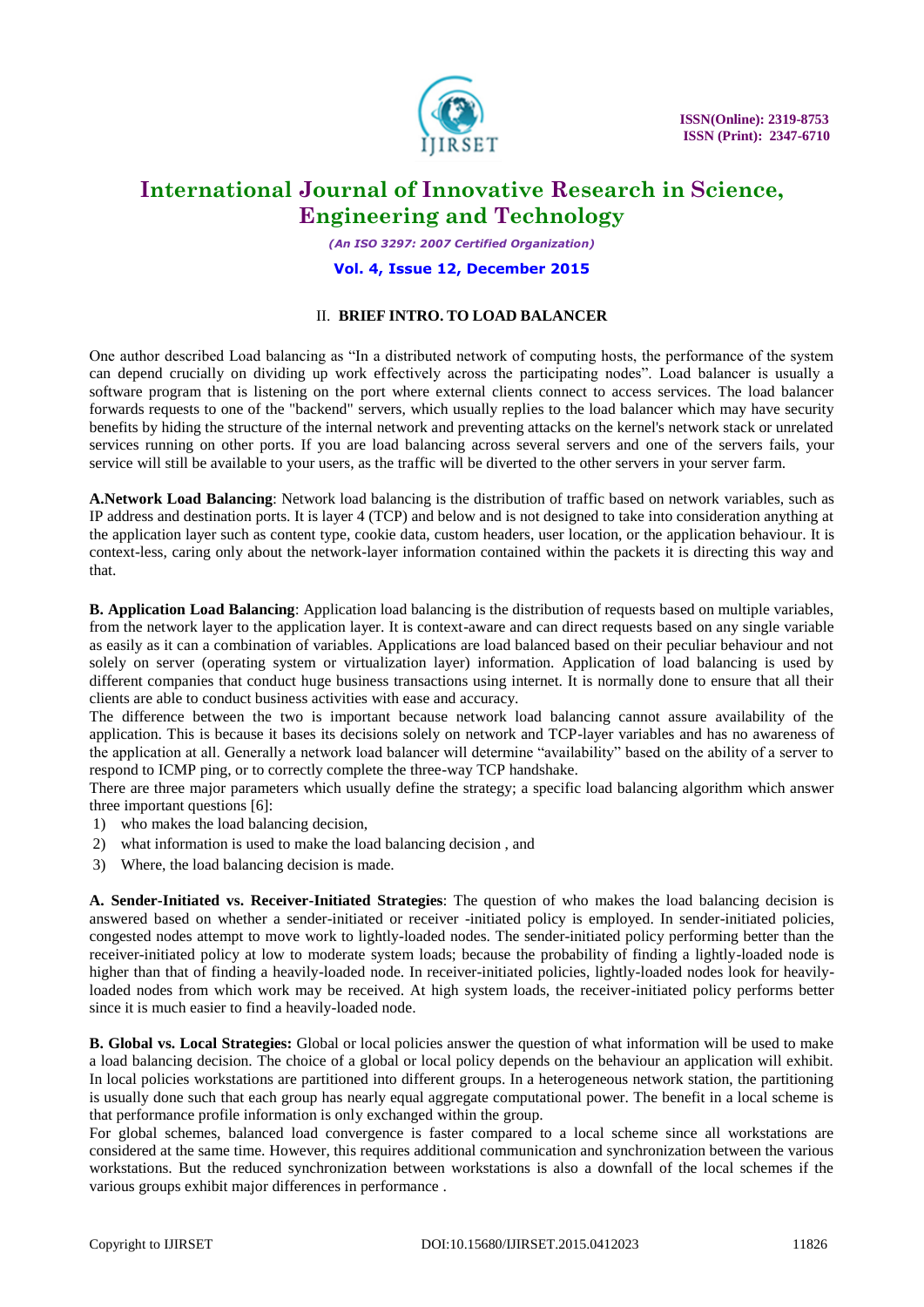

*(An ISO 3297: 2007 Certified Organization)*

#### **Vol. 4, Issue 12, December 2015**

**C. Centralized vs. Distributed Strategies:** A load balancer is categorized as either centralized or distributed, both of which define where load balancing decisions are made. There are trade offs associated with choosing one location scheme over the other. In a centralized scheme, the load balancer is located on one master workstation node and all decisions are made there. So, the reliance on one central point of balancing control could limit future scalability. Additionally, the central scheme also requires an "all-to-one" exchange of profile information from workstations to the balancer as well as a "one-to-all" exchange of distribution instructions from the balancer to the workstations.

In a distributed scheme, the load balancer is replicated on all workstations. The distributed scheme helps solve the Scalability problems, but at the expense of an "all-to-all" broadcast of profile information between workstations. However, the distributed scheme avoids the "one-to-all" distribution exchange since the distribution decisions are made on each workstation.

## III. **LOAD BALANCING ALGORITHMS**

Load balancing algorithm directly influences the effect of balancing the server workloads. Its main task is to decide how to choose the next server and transfer a new connection request to it. There are four basic steps that that algorithms should follow:

- 1) Monitoring server performance (load monitoring)
- 2) Exchanging this information between servers (synchronization with load-balancer
- 3) Calculating new distributions and making the balancing decision. (Rebalancing criteria
- 4) Actual request serve (fulfilling demand)

The two major categories for load-balancing algorithms are

- A. Static Load Balancing
- B. Dynamic Load Balancing

**A:Static Load Balancing**: Static load balancing algorithms allocate the tasks of a parallel program to workstations based on either the load at the time nodes are allocated to some task, or based on an average load of our workstation cluster. The advantage in this sort of algorithm is the simplicity in terms of both implementation as well as overhead, since there is no need to constantly monitor the workstations for performance statistics.

The static algorithm is easily carried into execution and takes less time, which doesn't refer to the states of the servers. However, static algorithms only work well when there is not much variation in the load on the workstations. Clearly, static load balancing algorithms aren't well suited to a NOW environment, where loads may vary significantly at various times in the day, based on the issues discussed earlier.

Different Algorithms to Implement Static load balancer:

**1.Random Scheduling**: The Random algorithm is self-explanatory. Traffic is directed arbitrarily to any server in your farm. In a random Scheduling, the requests are assigned to any server picked randomly among the group of servers. Pros: Random Scheduling load balancing algorithm is simple to implement. Cons: It can lead to overloading of one server while under-utilization of others.

**2. Round-Robin Scheduling**: Robin Scheduling Algorithm is that the IP sprayer assigns the requests to a list of the servers on a rotating basis. For the subsequent requests, the IP sprayer follows the circular order to redirect the request. Once a server is assigned a request, the server is moved to the end of the list. This keeps the servers equally assigned. Pros: Better than random allocation because the requests are equally divided among the available servers in an orderly fashion. Cons: Not enough for load balancing based on processing overhead required and if the server specifications are not identical to each other in the server group.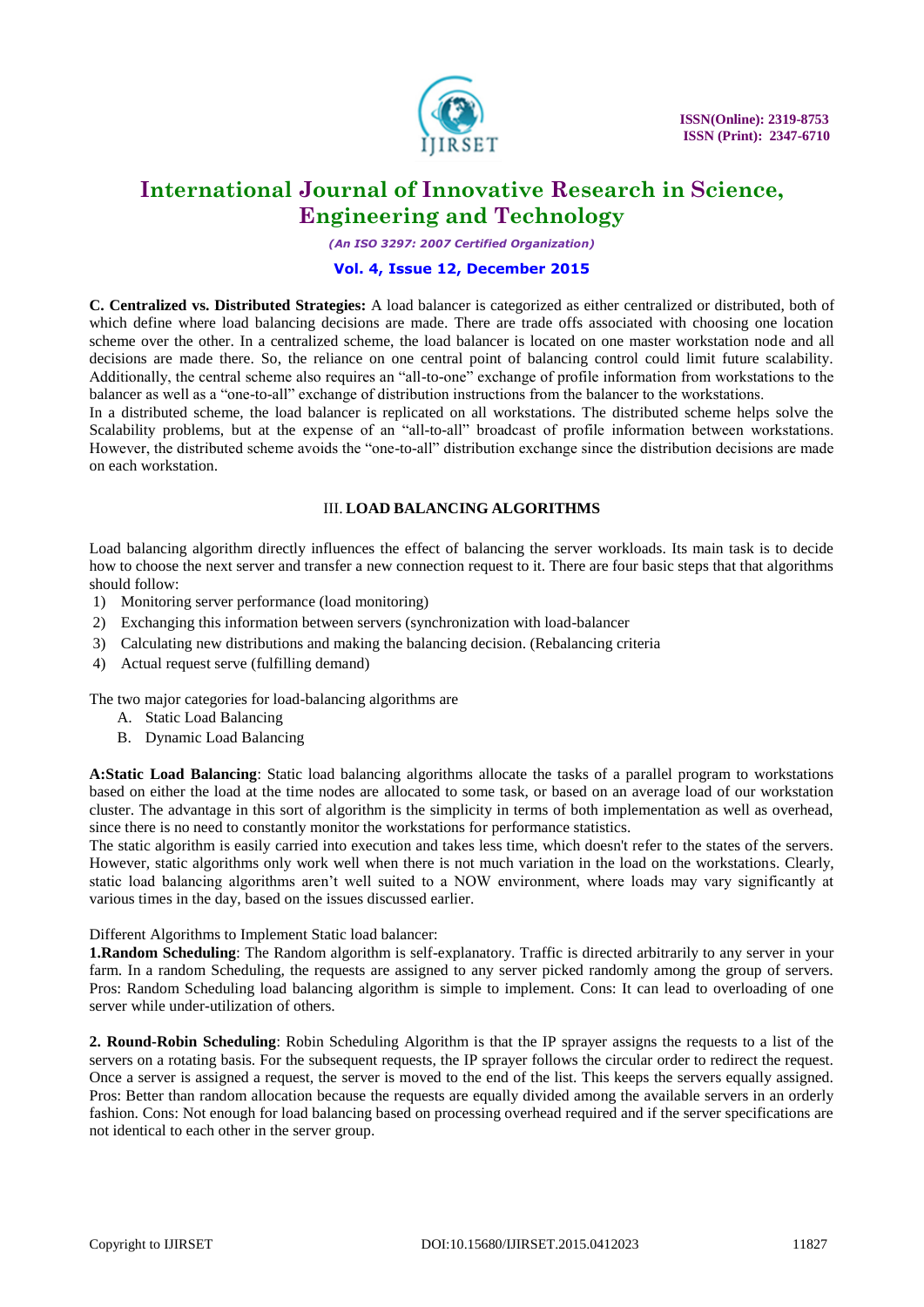

*(An ISO 3297: 2007 Certified Organization)*

#### **Vol. 4, Issue 12, December 2015**

**3. Weighted Round-Robin Scheduling**: One can assign a weight to each server in the group so that if one server is capable of handling twice as much load as the other, the powerful server gets a weight of 2. In such cases, the IP sprayer will assign two requests to the powerful server for each request assigned to the weaker one.

**B. Dynamic Load Balancing**: Dynamic load balancing algorithms make changes to the distribution of work among workstations at run-time; they use current or recent load information when making distribution decisions. As a result, dynamic load balancing algorithms can provide a significant improvement in performance over static algorithms. However, this comes at the additional cost of collecting and maintaining load information, so it is important to keep these overheads within reasonable limits [6][8].

The dynamic algorithm is self-adaptive algorithm, which is better than static algorithm. Self-adaptive load balancing system mainly includes two processes: monitoring the load states of servers and assigning the request to the servers. The state supervision, which depends on the load information of each server in the cluster monitored and collected periodically by the front-end balancer, raises the effect of load balance by monitoring load variety, however, this will burden the workload of balancer which is the bottleneck of the cluster system.

#### IV.**IDEA TO IMPLEMENT LOAD BALANCING**

While using system sometimes user feels that the machine is getting very slow, then launch the task manager and look at the CPU utilization. If it is low, then the memory is low, and disk must be trashing. Well, this works if user is around the machine and has one or two machines to monitor. When there are more machines, one couldn't monitor machines constantly and even if he somehow manages it but, you can't distribute their workload manually. So, you need load monitoring and load distributing features all together to enhance the whole assembly.

For 24\*7 running application online, performance of total assembly is more depends on how servers are performing. Idea is to monitor server performance by collecting parameter information of processor, Disk utilization, Memory health, User time etc.

User can monitor system performance by launching Task Manager and by looking at the CPU utilization in the Performance tab start monitoring the CPU utilization. Now notice the counter values and values stay almost constant. Now close Task Manager, run media player or any other application, wait about 5 seconds and start it again. A big peak in the CPU utilization should be noticed. In several seconds, may be the peak vanishes. Here if performance counters values are reported instantly one could think that our machine was extremely busy (almost 100%) at that moment. That's why rather than reporting instance values, several samples of the counter's values are collected and will report their average. The CPU utilization is not enough for a realistic calculation of the machine's workload; more than one counter should be monitor at a time such as disk utilization, memory usage, I/O etc. Now the machine load will be calculated as the sum of the weighted averages of all monitored performance counters.

A counter is set to 0. All parameter values are collected in certain interval till counter value becomes 5. Then sum and average of parameter values are calculated. Depends on that calculated values, less loaded server or high performance system is being selected for load balancing and serving the coming request at best.

## V. **BRIEF ARCHITECTURE AND ASSEMBLY**

The load balancing comes in three parts: a server that reports the load of the machine on which it running; a server that collects such loads, no matter which machine they come from; and a library "Load Balancing Library" which asks the collecting server which is the least loaded or fastest machine. The server that reports the machine's load is called (LRS) "Machine Load Reporting Server" and the server that collects machine loads is called (LMS) "Machine Load Monitoring Server". These are logical servers i.e. modules in load balancing software which will deploy on physical servers.